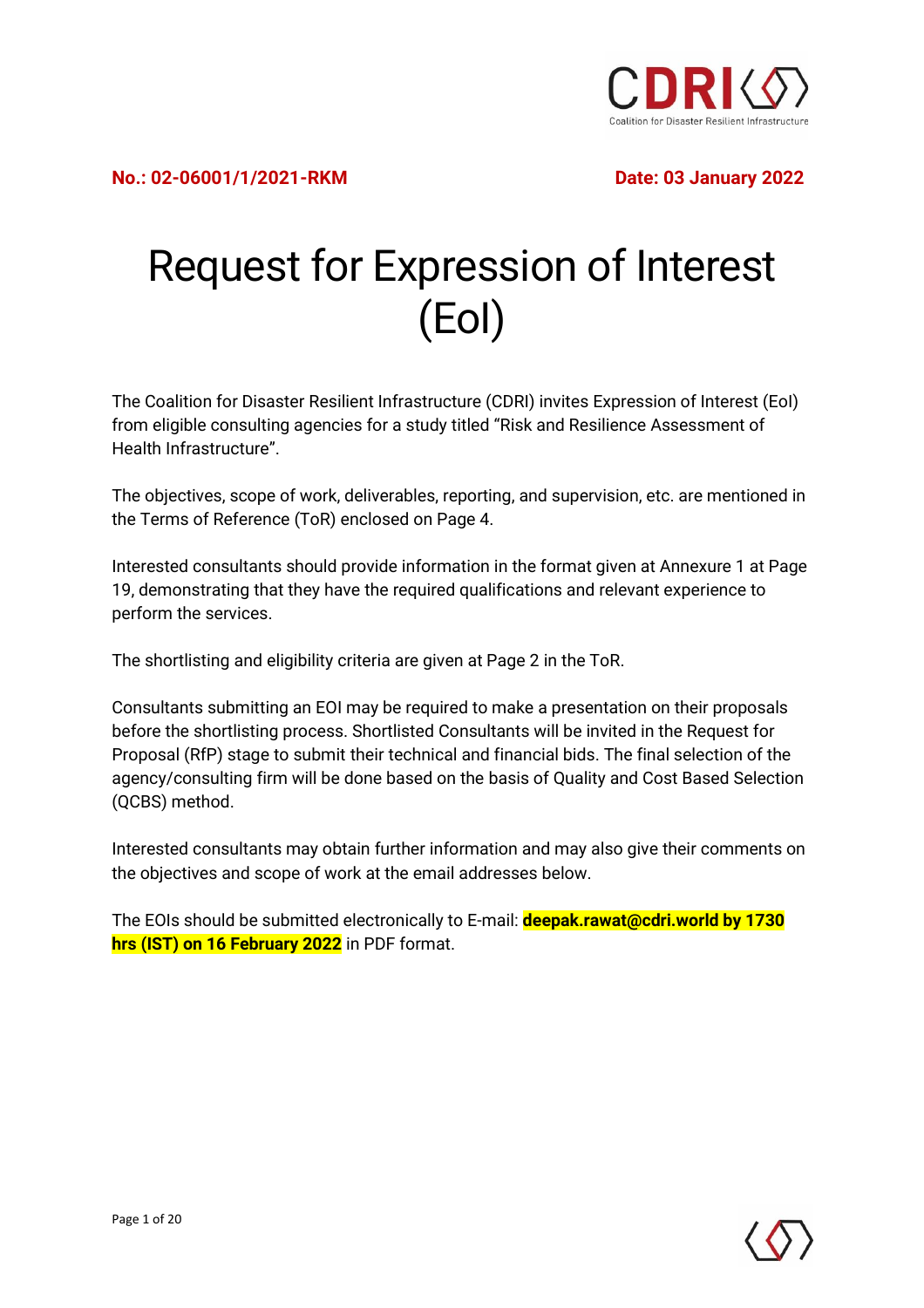

#### **INFORMATION FOR THE CONSULTANT:**

| <b>Client Name</b>                                          | Coalition for Disaster Resilient Infrastructure (CDRI)                                                                                                                                                                                                                                                                                                                         |  |  |  |
|-------------------------------------------------------------|--------------------------------------------------------------------------------------------------------------------------------------------------------------------------------------------------------------------------------------------------------------------------------------------------------------------------------------------------------------------------------|--|--|--|
| Brief description of the required<br>services               | Develop of a risk and resilience framework in the<br>context of health infrastructure. This framework will be<br>tested through an in-depth assessment across selected<br>CDRI member countries. Based on the analysis, a set of<br>practical recommendations and roadmap will be<br>developed for building resilience of health<br>infrastructure in those countries.         |  |  |  |
| List and description of expected<br>outputs to be delivered | Deliverables are listed under Section 4 of the ToR.                                                                                                                                                                                                                                                                                                                            |  |  |  |
| Nodal person                                                | Deepak Rawat<br><b>Designation: Manager Procurement</b><br>E-mail: deepak.rawat@cdri.world                                                                                                                                                                                                                                                                                     |  |  |  |
| Location of work                                            | New Delhi, India                                                                                                                                                                                                                                                                                                                                                               |  |  |  |
| <b>Expected duration of work</b>                            | 12 months                                                                                                                                                                                                                                                                                                                                                                      |  |  |  |
| Criteria for Preliminary Examination<br>of EOI              | Relevant experience of the Agency<br>$\blacksquare$<br>Relevant experience of the proposed Team Leader<br><b>Proposed Team Composition</b><br>Overall experience of the agency<br>$\overline{\phantom{a}}$<br>Documents of registration / incorporation in<br>country of origin<br>Agency not blacklisted by any Govt. institution                                             |  |  |  |
| Criteriafor essential eligibility /<br>qualification        | The agency must have experience of at least 10<br>$\overline{\phantom{a}}$<br>years in conducting similar studies for<br>National/Sub-national Government or<br>Agencies/Departments, Multilaterals and Bilateral<br>agencies.<br>Demonstrated experience of developing<br>frameworks on infrastructure resilience at global<br>and national scale will be an added advantage. |  |  |  |

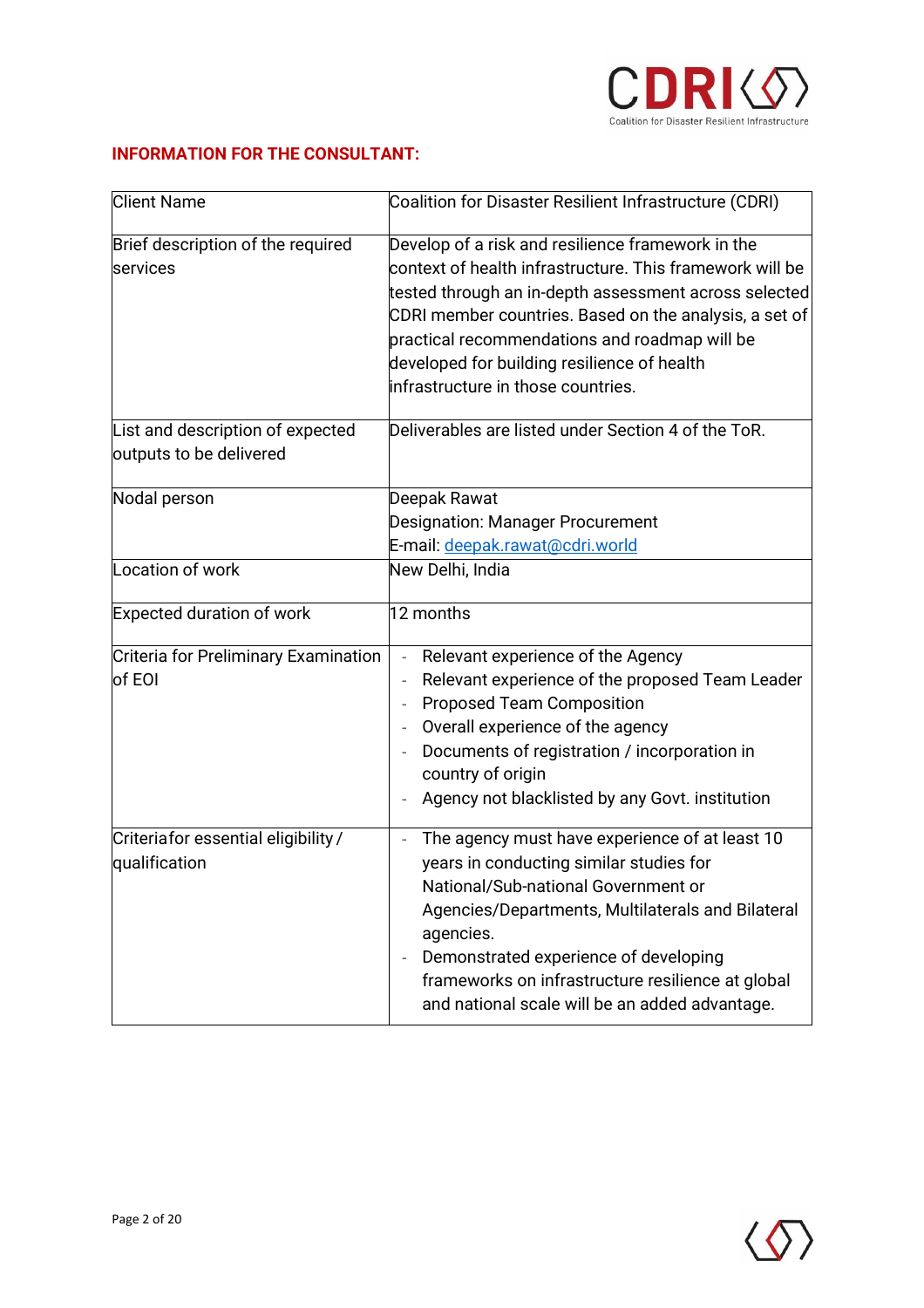|               | Agency with prior experience in conducting<br>technical studies on planning/ design/ standards/<br>mitigation/ damage assessment / resilience<br>frameworks for transport infrastructure assets will<br>be given priority.<br>Agency should have a team of experienced<br>professionals from relevant fields relating to the<br>subject matter of the proposed study. The agency<br>should engage an adequate team of professionals<br>having expertise on transportation infrastructure<br>(roads, rails, airport, seaport, bridges and tunnels),<br>disaster preparedness, emergency management,<br>economic and financial analysis, design of DSS<br>tools. |
|---------------|----------------------------------------------------------------------------------------------------------------------------------------------------------------------------------------------------------------------------------------------------------------------------------------------------------------------------------------------------------------------------------------------------------------------------------------------------------------------------------------------------------------------------------------------------------------------------------------------------------------------------------------------------------------|
| Who can apply | Proposals are invited from institutions/organisations<br>only.                                                                                                                                                                                                                                                                                                                                                                                                                                                                                                                                                                                                 |

#### **Note**:

- 1. CDRI or any of its designates reserves the right to cancel this request for EoI and/or invite afresh with or without amendments, without liability or any obligation for such request for EoI and without assigning any reason. Information provided at this stage is indicative and CDRI reserves the right to amend/add further details in the EoI.
- 2. The EOI is not an offer and is issued with no commitment. CDRI reserves the right to withdraw EOI and or vary any part thereof at any stage. CDRI further reserves the right to disqualify any bidder, should it be so necessary at any stage.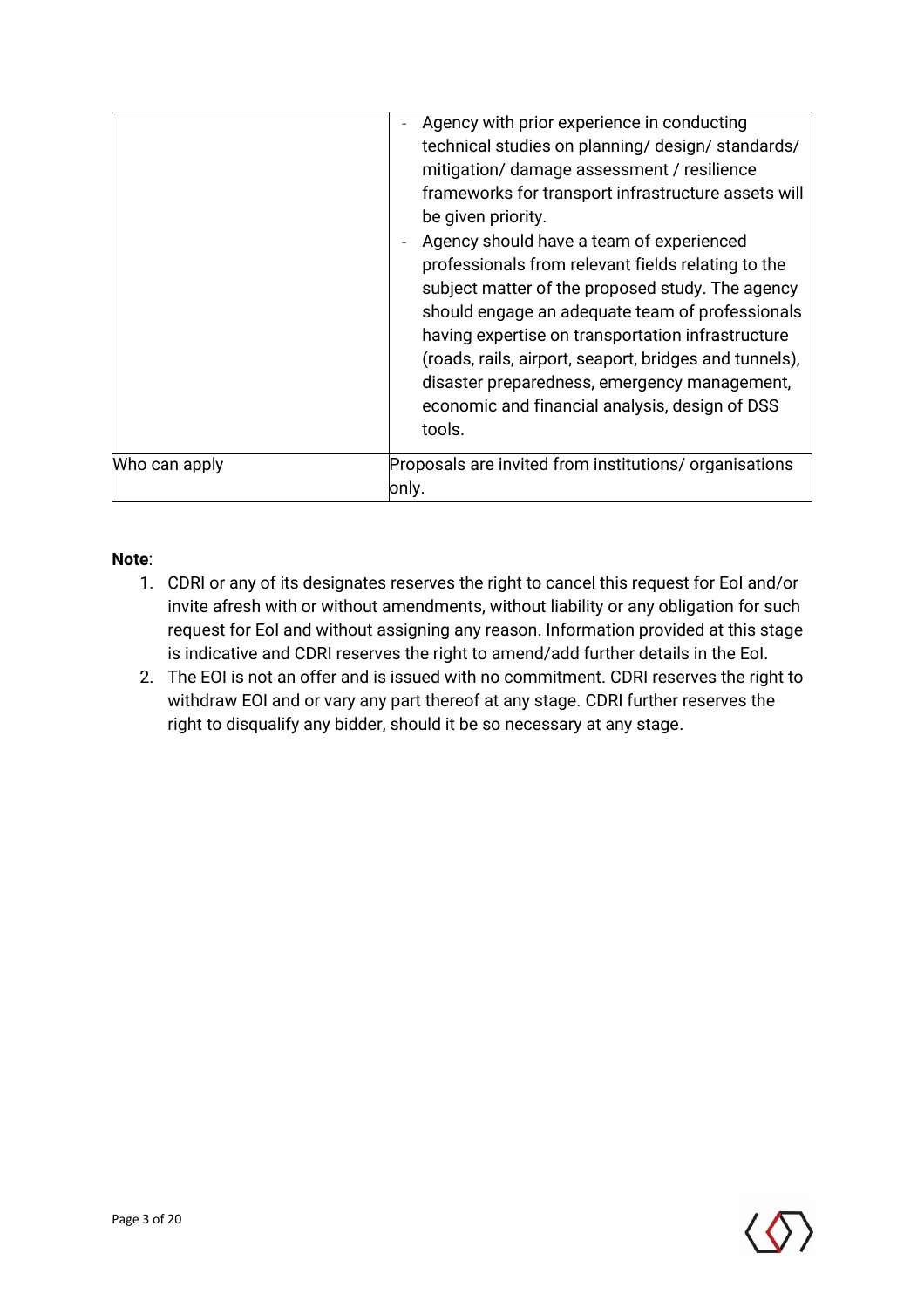

## TERMS OF REFERENCE (ToR) **RISK AND RESILIENCE ASSESSMENT OF HEALTH INFRASTRUCTURE**

## 1. Background

Access, affordability and availability of health services are vital to reducing morbidity and mortality in people. An important determinant of health services is the underlying health infrastructure. This infrastructure includes hospitals and health care institutions, supply-chains for medicines and equipment, health finance, associated infrastructure (e.g. water, energy, transport), skilled human resources, and the policy and governance systems.

Robust Health Infrastructure is the foundation for the successful delivery of health services. This implies enhancing the ability of health infrastructure to absorb stresses and strains during hazard events. It also includes planning for associated infrastructure such as water, energy, communication and transport; building redundancies in operations; strengthening governance; adopting technology, and planning for recovery and reconstruction post-disasters.

Though the concept of 'resilient health infrastructure' is widely understood and accepted, it has garnered a sharp focus only recently. The COVID-19 Pandemic has exposed gaps in health infrastructure globally<sup>1</sup>. For example, countries such as Brazil, Nepal, Sudan and India faced significant demand-supply gaps for medical oxygen. Even in developed countries such as the UK, where adequate oxygen was available, hospital pipelines needed to be retrofitted to ensure adequate oxygen supply to patients. In a different context, Hurricane Sandy forced the evacuation of 6400 patients from 6 hospitals and 31 centres across New York with accompanying damages of US\$1 billion to NYU Langone Hospital alone<sup>2</sup> .

A preliminary landscape analysis by CDRI reveals that much of the public health discourse has focused on the impact of disasters on population health outcomes, community resilience, estimation of disease burdens, health equity considerations, social determinants of health, financing of health etc. Another stream of health research covered in the literature focuses on different disciplines related to clinical medicine.



<sup>&</sup>lt;sup>1</sup> [A Holistic View of Health Infrastructure Resilience before and after COVID-19 \(nih.gov\)](https://www.ncbi.nlm.nih.gov/pmc/articles/PMC7296592/)

<sup>2</sup> https://doi.org/10.1289/EHP3810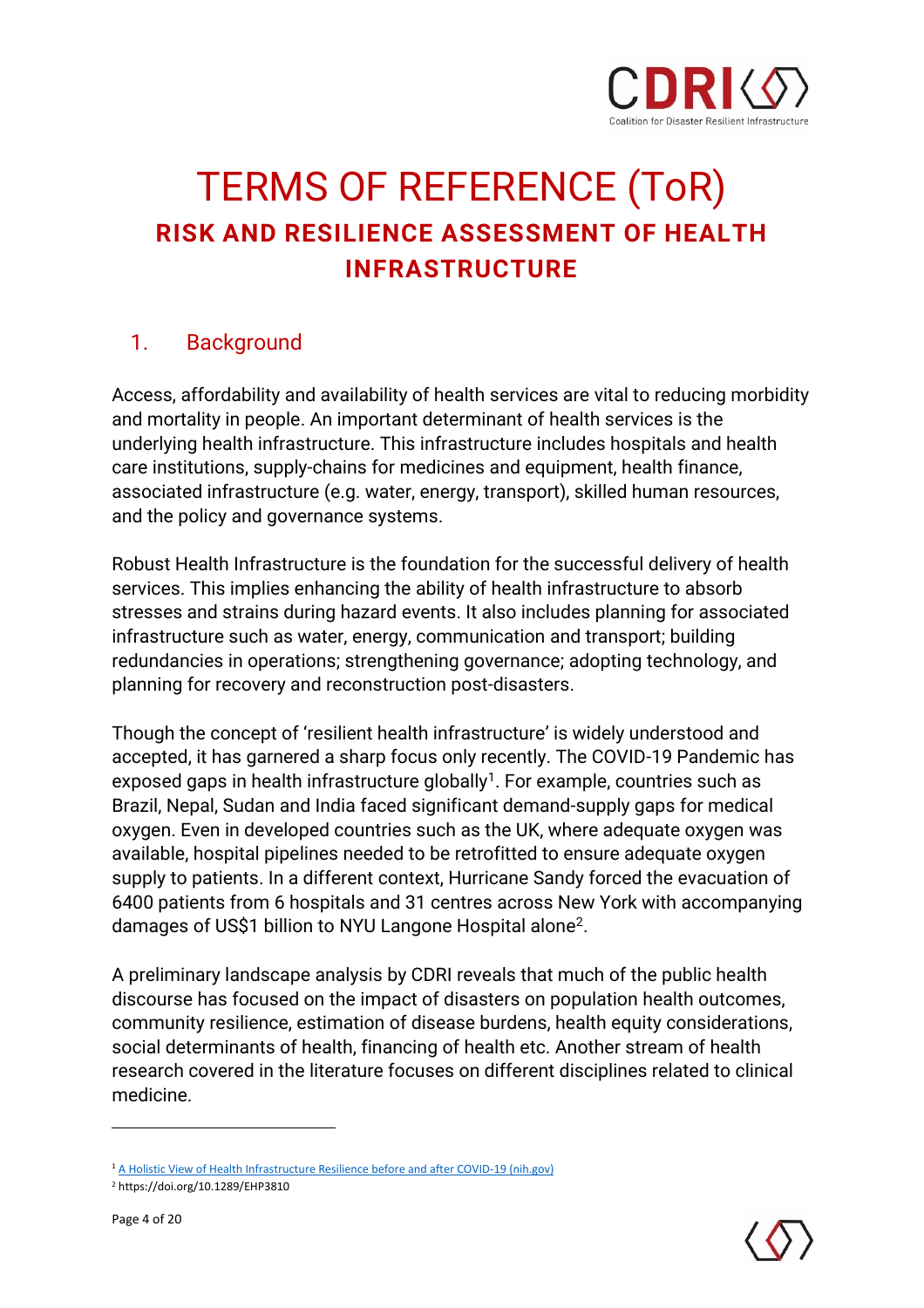Few studies discuss the resilience of health infrastructure, but mainly from the perspective of climate change. For example, the World Health Organization (WHO) Framework<sup>3</sup> for building climate-resilient health systems identifies 'climate-resilient and sustainable technologies and infrastructure' as one among ten components. This component looks at building codes, water and sanitation, as well as electricity supply. In addition, it advocates the use of satellite and mobile technology for enhancing disease surveillance.

Some work in these areas is already underway. Studies have looked at the benefits of integration of renewable energy into health facilities for reduction of carbon emissions as well as reducing disruptions in service delivery in remote, rural areas $^4\!$ . Efforts for strengthening of health information infrastructure such as the Integrated Health Information Platform (IHIP)5 are underway. The IHIP is a state-of-the-art platform that provides a single operating picture with geospatial information for managing disease outbreaks and related resources. Equally, there are examples of disruptive thinking and out of the box approaches that can be mainstreamed with an eye for resilience in health systems. Yet, a comprehensive framework that studies the structural and non-structural elements of the health infrastructure system in the context of disasters is missing.

Thus, there is an urgent need for a well-articulated narrative on health infrastructure resilience that promotes systemic preparedness, response and recovery capabilities for minimizing disruptions in service provision during disasters and redundancy for meeting surge requirements. In this regard, there remain several opportunities and challenges:

- Population growth, urbanization, lifestyle patterns are changing the landscape of human settlements. The concentration of people in urban areas is increasing the exposure risk to disasters.
- In most developing countries, chronic underinvestment in health infrastructure has resulted in a demand-supply gap for health services. Under disaster situations, this gap is further accentuated as health infrastructure cannot meet the surge requirement. In addition, underinvestment also implies that new infrastructure assets are not keeping pace with demand. Countries with large public health systems are often straddled with ageing health infrastructure. The codes and standards used (for this ageing infrastructure) may no longer be resilient in the ever-changing context of current and future disaster risk.
- Nonetheless, international commitments such as the Sustainable Development Goals and advances in automation, digitization and



<sup>3</sup> [Building climate-resilient health systems \(who.int\)](https://www.who.int/activities/supporting-countries-to-protect-human-health-from-climate-change/climate-resilient-health-systems)

<sup>4</sup> [Solar-powered healthcare in developing countries | Nature Energy](https://www.nature.com/articles/s41560-018-0205-1?WT.feed_name=subjects_developing-world)

<sup>&</sup>lt;sup>5</sup> [IHIP-Integrated Health Information Platform \(nhp.gov.in\)](https://ihip.nhp.gov.in/#!/)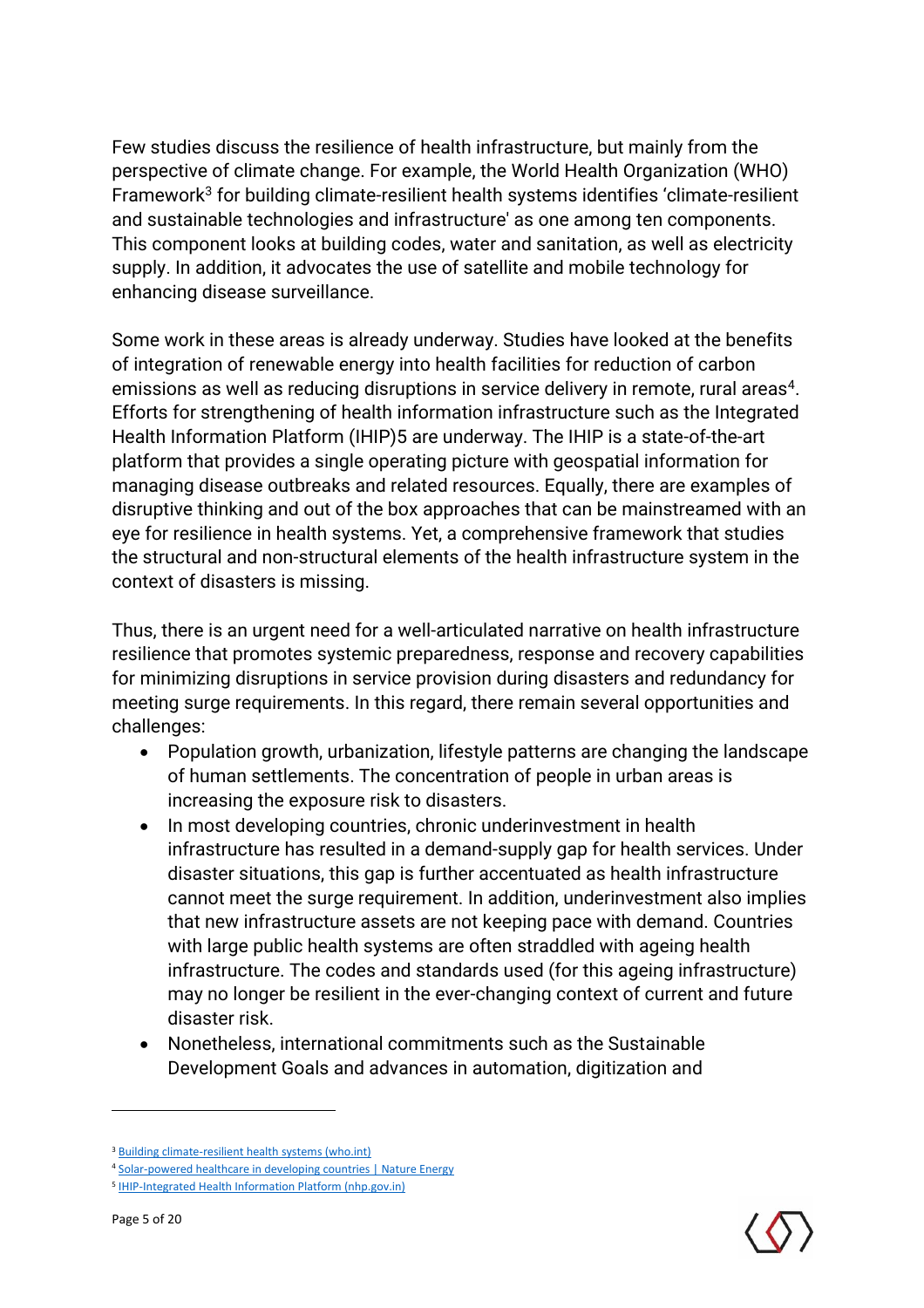technological innovation provide opportunities for enhancing the resilience of health infrastructure.

Given the complexity of health systems, it is important to understand the dimensions – e.g. political, economic, social and technology - that promote or hinder resilience – in the context of public and private health infrastructure.

## 2. Key Concepts

#### *2.1 Resilience*

Resilience is defined as: 'the ability of a system or community, exposed to hazards, to resist and absorb the hazard; recover from it or transform if conditions require it to, in a timely and efficient manner, including through the preservation and restoration of its essential basic services and functions.'

Resilient infrastructure is essential for the safety, well-being, sustainability, and economic prosperity of cities. (Transformation through infrastructure, World Bank 2012). Goal 9 of the UN Sustainable Development Goals (SDG) is to 'Build resilient infrastructure, promote inclusive and sustainable industrialization and foster innovation. Resilient infrastructure also links with Goal 3: Ensure Healthy lives and promote well-being at all ages $^6$  .

Infrastructure resilience embraces three key concepts:

a. Withstand and endure: The capacity of infrastructure systems to continue performing and providing their intended functions in the face of shocks and stresses.

b. Learn and adapt: The ongoing process of evaluating and adapting performance (systems, processes and assets) to better cope with shocks and stresses. This can also be described as 'adaptive capacity.

c. Achieve transformational change: Infrastructure functions evolve at a system level to meet rapidly changing urban needs and better support city-scale resilience.

#### *2.2 Resilience vs Disaster Risk Reduction/Management (DRR/M)*

Traditionally, a DRR/DRM approach seeks to treat and reduce risk (hazard x exposure x vulnerability) of particular assets and people from specific, known hazards. DRR/DRM has traditionally focused on natural hazards such as earthquakes, floods, etc., but has also evolved to include human-induced risks like war and pandemics. With resilience, the focus is on building the underlying capacity of a system to manage uncertainty, including a range of hazards, both known and unknown, and various combinations of hazards and threats, including economic

<sup>6</sup> [THE 17 GOALS | Sustainable Development \(un.org\)](https://sdgs.un.org/goals)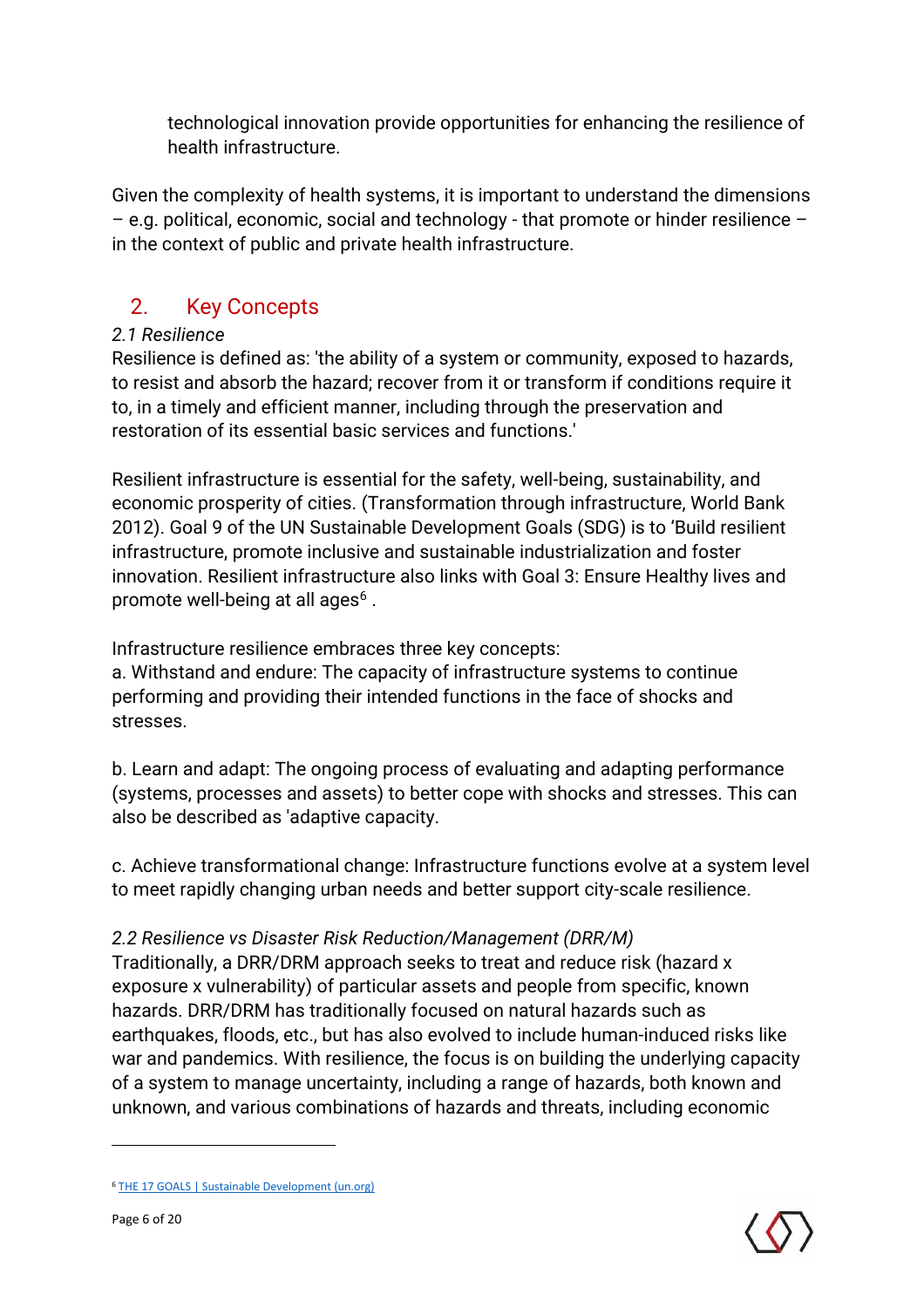(financial crisis, unemployment), social (labour strike, unrest) etc. A resilience approach emphasizes providing critical services that protect us and connect us with whatever the future has in store. The facilitation of adaptation in the face of disruption and resilience can be considered complementary approaches to reducing the impact of shocks and stresses.

The resilience concept offers the possibility to include societal aspects by taking into account the ability to absorb external shocks. While these studies will focus on natural hazards, the focus will extend beyond traditional disaster risk reduction founded on risk assessments related to specific threats. Instead, such a resilience approach responds to the idea that a wide range of disruptive events – both stresses and shocks – can occur. Still, these are not necessarily predictable in nature or intensity.

#### *2.2.1 Engaging with resilience*

People and organizations have struggled to engage with resilience for various reasons. Efforts have always been taken to help address human suffering in the immediate aftermath of an extreme event. Still, the scale of these disasters has been long in the making due to a compendium of social, economic, and environmental challenges and because strategies that were designed to address the crisis and natural shocks were narrow. Resilience as a concept is still new and ill-defined and spans many different disciplines, sectors, and silos. Although the current understanding of the potential risks posed to stakeholders is improving, there has been much less emphasis on understanding how stakeholders can use their influence to promote broader societal resilience to climate-related perils.

#### *2.3 Exposure and vulnerability of infrastructure systems*

According to UNDRR (2017) terminology, the definition of disaster risk reflects the concept of hazardous events and disasters as the outcome of continuously present conditions of risk. Hazard: A hazard is a process, phenomenon or human activity that may cause loss of life, injury or other health impacts, property damage, social and economic disruption or environmental degradation. Hazards may be natural, anthropogenic or socio-natural in origin. Exposure: The situation of people, infrastructure, housing, production capacities and other tangible human assets located in hazard-prone areas.

Vulnerability: The characteristics determined by physical, social, economic and environmental factors or processes increase the susceptibility of an individual, a community, assets or systems to the impacts of hazards. It is widely acknowledged that risk in cities is distributed unevenly, both socially and spatially.

When exploring who is most at risk – to everyday hazards, disasters, and climate change impacts – the term vulnerability is widely used because it brings in notions of threat, risk or stress, insecurity, and lack of power to address these. For example,

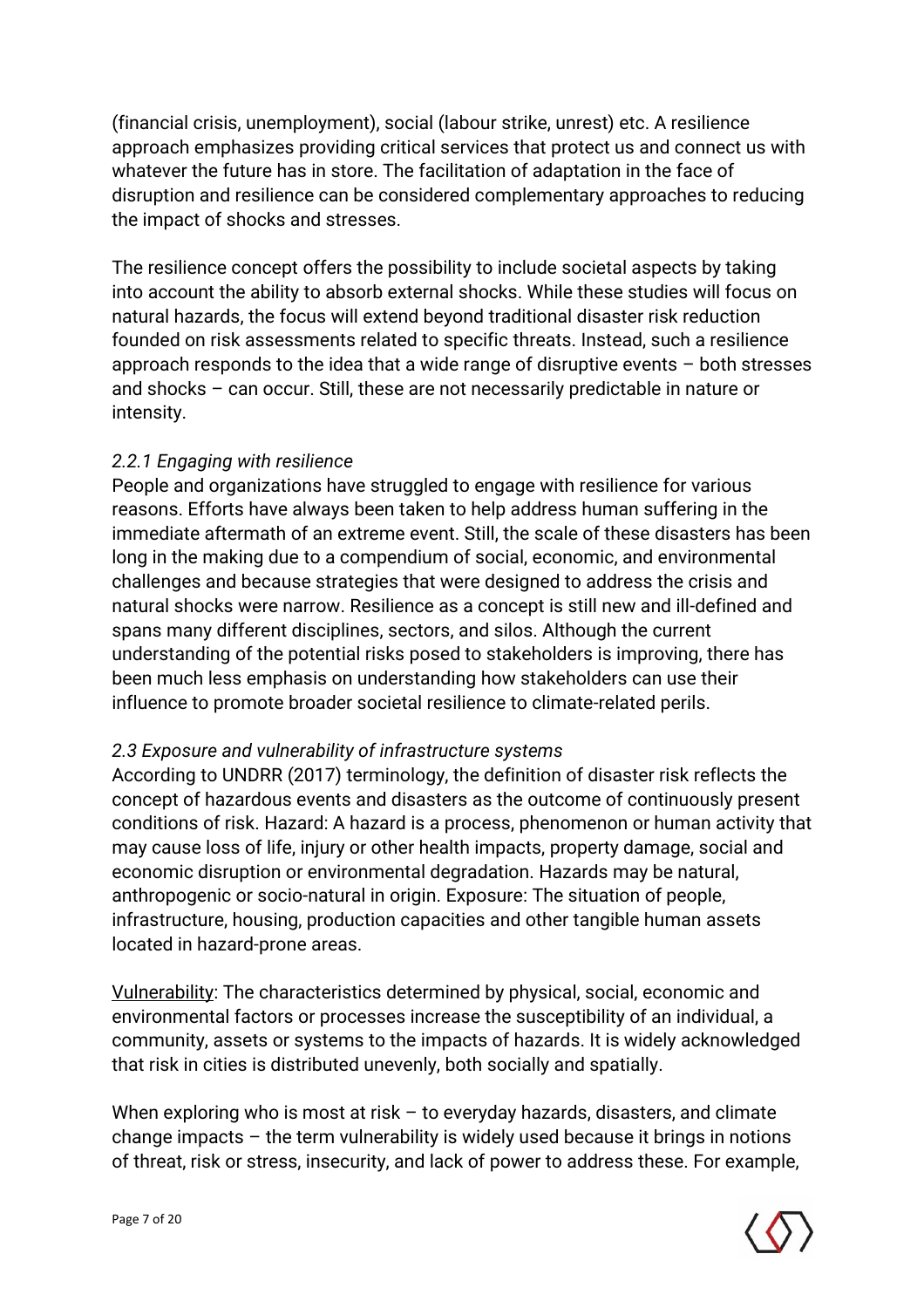low-income households are often hit hardest by extreme weather because of greater exposure to the hazards (as only on high-risk sites can they find accommodation), poor quality infrastructure, lack of hazard-removing infrastructure, less capacity to cope with the impacts, less adaptive capacity (to reduce risks from future events), less state provision and less legal protection or insurance.

Vulnerabilities are especially high where infrastructures are subject to multiple threats and are already stressed (e.g. overcapacity, ageing), mainly when they are located in areas already exposed to extreme events, resulting in cascading impacts over several infrastructure systems.

Health infrastructure needs to undertake an assessment of their exposure and vulnerability to understand where they need to build their capacity to plan for resilience and develop infrastructure systems that will not lead to cascading failures of other elements or related systems and delivery of key services.

## 3. Purpose of this study

The purpose of this study is to critically understand the different dimensions that ensure the disaster resilience of health (and interconnected) infrastructure in a rapidly evolving global context. It aims to equip health authorities with the evidence base and roadmap for building disaster resilient health infrastructure for better public health.

#### 4. Scope of Work

The study will involve the development of a risk and resilience framework in the context of health infrastructure. This framework will be tested through an in-depth assessment across selected CDRI member countries. Based on the analysis, a set of practical recommendations and roadmap will be developed for building resilience of health infrastructure in those countries. Assessments will include both desktop research and in-depth primary field study. We propose a "systems" view to better understand infrastructure resilience.

The study will look into the following aspects:

- What is the current status of health infrastructure provision across the country? What are the key hazards that threaten the resilience of health infrastructure systems?
- What are the existing frameworks for measurement of health infrastructure risk and resilience in the context of disasters (cyclones, earthquakes, floods etc.)?
- What is the current level of resiliency of health infrastructure systems, including structural and non-structural aspects including critical interdependencies?

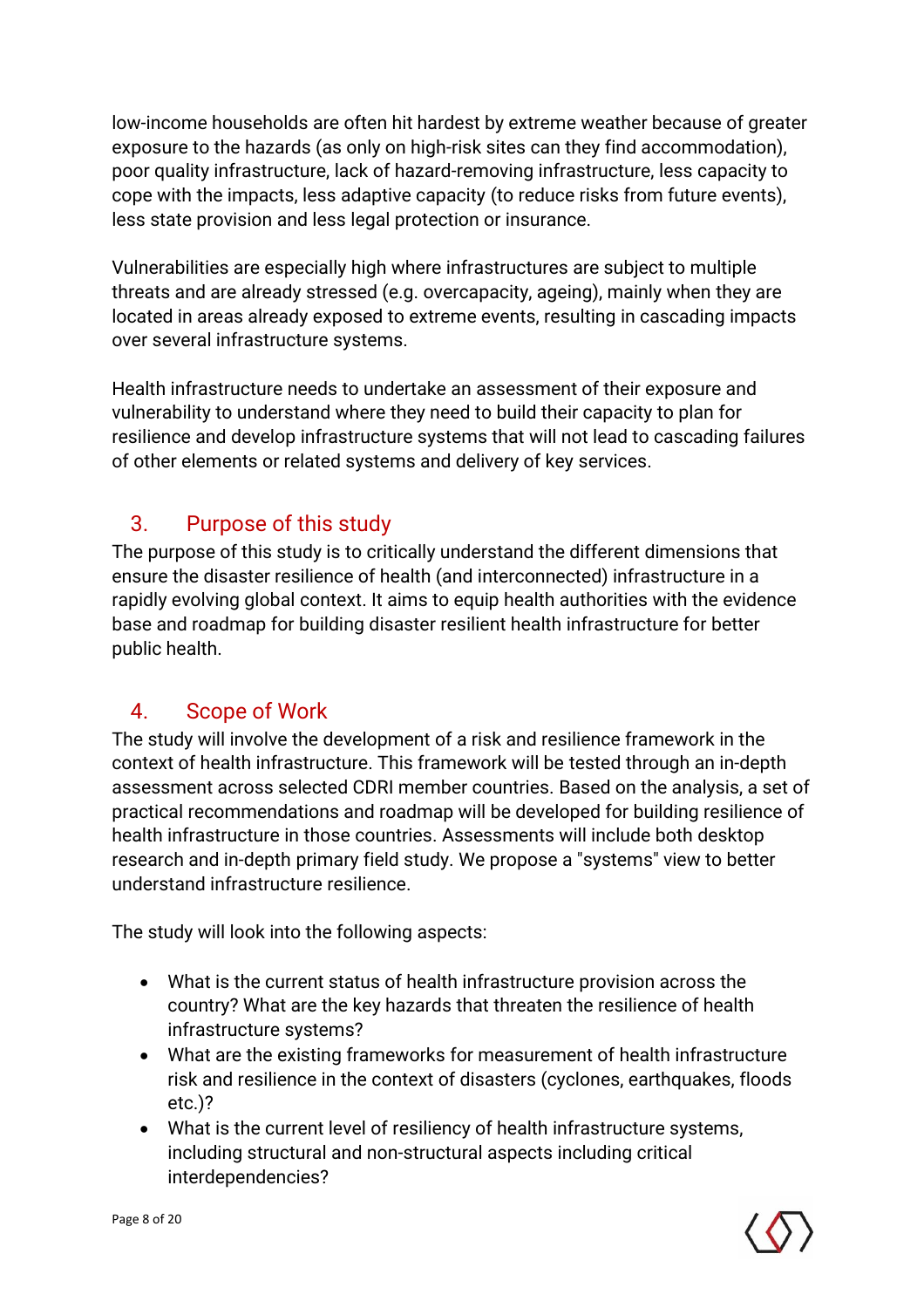- How have health systems planned for robustness, redundancy and responsiveness in relation to historical as well as future risks?
- What are the broader aspects (codes, standards, certification systems, governance frameworks, finance mechanisms etc.) that currently help or hinder health infrastructure resilience?
- How do these frameworks include gender-sensitivity and inclusion of vulnerable communities or those with disabilities? Does health infrastructure resilience consider inclusion aspects?

The key activities and tasks have been shared below:

#### **Activity 1** - Inception

- a. Inception meeting between Agency and CDRI
- b. Discuss the proposed methodology and confirm key research questions
- c. Discuss key stakeholders and engagement strategy

Meeting between the client and Agency to discuss the assignment, including scope, understanding of the assignment, approach, output, timelines, quality control and assurance measures.

**Output: Inception report** including the proposals for the assessment framework

#### **Activity 2** – Desktop Research

The aims of desktop research are to gain a robust understanding of the health infrastructure context in the selected Member Countries, gather qualitative or quantitative data to support the assessment, and identify gaps in data availability. Exact process will be confirmed at inception but it is anticipated that desktop research would examine – but will not be limited to - the following:

- a. Health infrastructure systems, essential functions and current levels of service provision.
- b. Understanding the hazard profile and record of historical impacts of disaster on health infrastructure.
- c. Mapping the existing codes, standards and designs for construction, operation and maintenance protocols in relation to health infrastructure
- d. Review of frameworks, policies, and practices related to health infrastructure planning and development, including resilience strategies and business continuity arrangements.
- e. Review of interdependencies on supporting infrastructure (energy, water, transport) based on a 'systems' approach.
- f. Mapping of key local stakeholders within the health infrastructure system

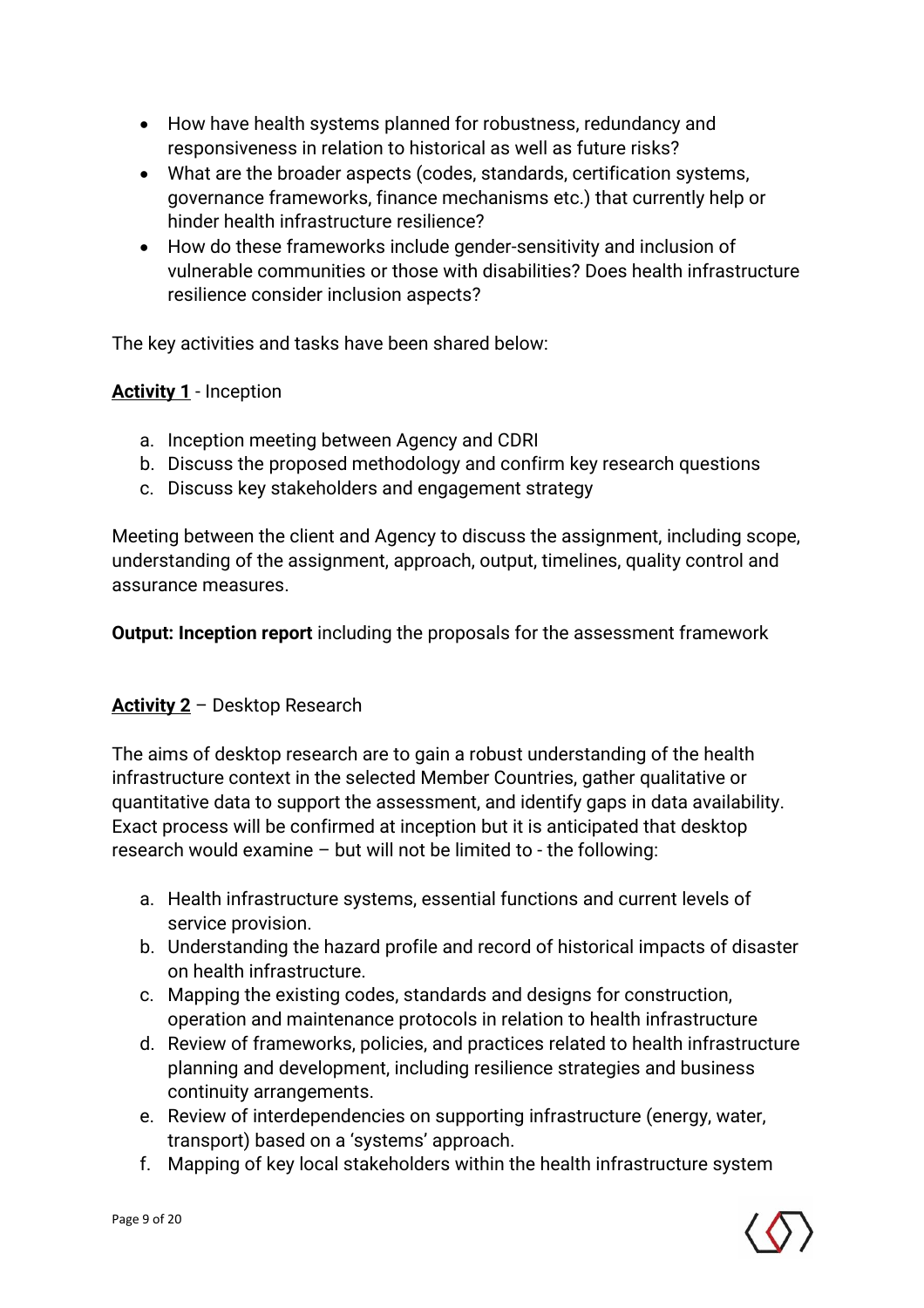g. Understanding the gender-sensitivity and inclusion aspects in relation to health infrastructure.

The above activities should inform a list of Key Informant Interviews (KII) and Focus Group Discussions (FDG) membership composition and topics for subsequent primary research.

The Agency will review existing infrastructure capabilities, policy and regulatory frameworks, hazards analysis and existing resilience measures, undertake deeper sector analysis of main investment and non-investment bottlenecks, and review existing risk assessments including climate risk assessments, gender sensitivity, overall infrastructure sector growth strategy, policy frameworks and investment programs.

Based on this research, the agency will develop a conceptual framework for risk and resilience assessment of health infrastructure.

|                   | We propose the selection of one country from each income category* based on the |
|-------------------|---------------------------------------------------------------------------------|
| framework below:  |                                                                                 |
| l Income Category | I CDRI Member Country                                                           |

| Income Category | <b>CDRI Member Country</b>                                                                                           |  |
|-----------------|----------------------------------------------------------------------------------------------------------------------|--|
| High            | Australia; Canada; Chile; France; Germany; Italy; Japan;<br>Mauritius; Netherlands; United Kingdom; United States of |  |
|                 | America                                                                                                              |  |
| Middle          | Brazil; Fiji; Jamaica; Maldives; Peru; Turkey, Bhutan; India; Sri                                                    |  |
|                 | Lanka; Bangladesh                                                                                                    |  |
| Low             | Afghanistan; Mongolia; Nepal                                                                                         |  |

\*Based on the World Bank Income Classification

**Output: Interim Report** that provides an overview of the above and identifies areas for detailed investigation. This report will contain the draft risk and resilience framework. A **Workshop** that brings together key stakeholders and discuss elements of the risk and resilience framework for health infrastructure.

**Activity 3**: Primary Research and Site Visits

This activity will provide an opportunity to operationalize the proposed framework across the selected CDRI Member countries. It will comprise of the following activities:

- Key Informant Interviews (KII)
- Focus Group Discussions (FGD) with key infrastructure resilience stakeholders
- Surveys with key health infrastructure stakeholders to validate the framework

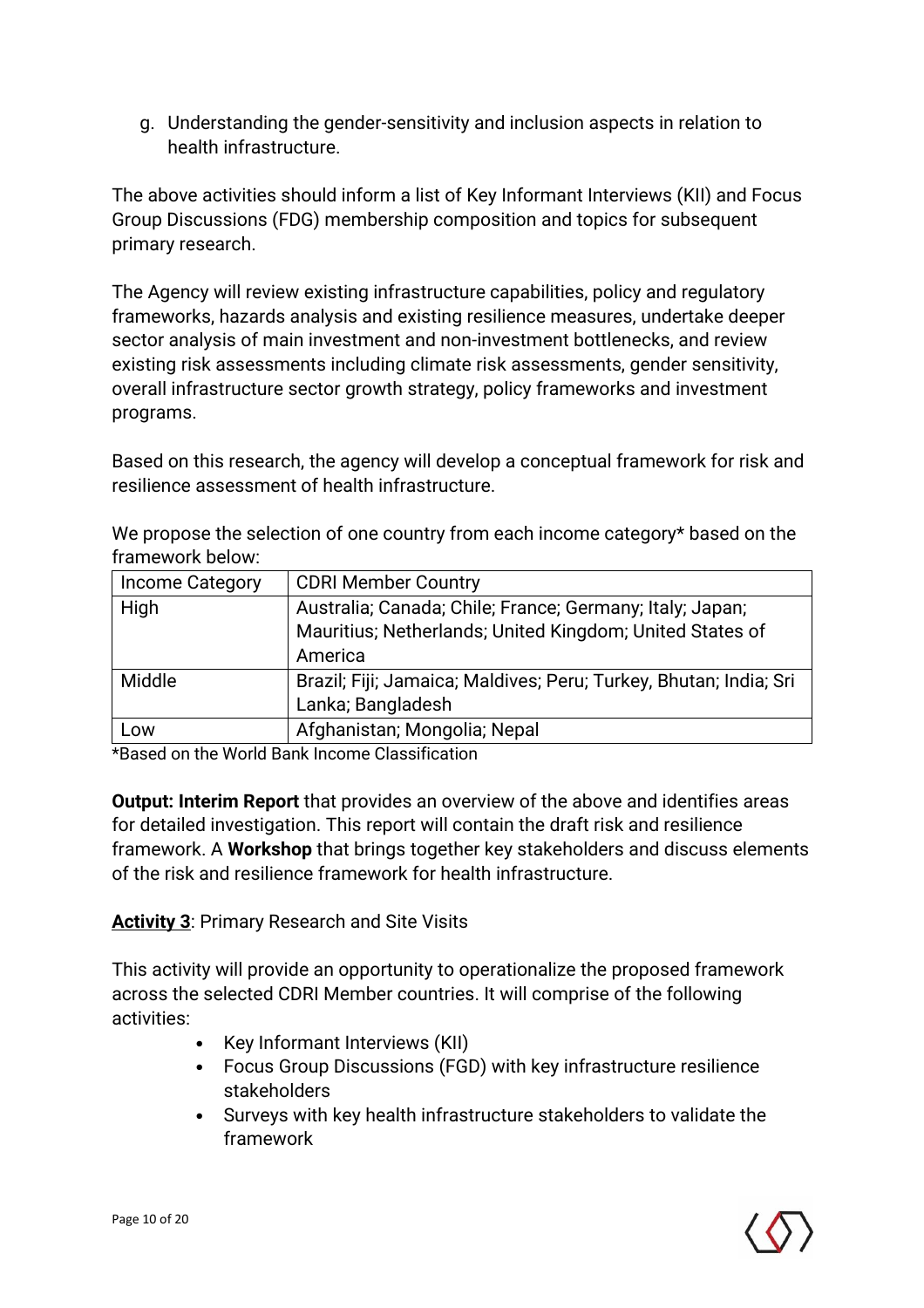• Site assessments to aid testing of the risk and resilience framework for existing health infrastructure

There will need to be strong engagement with a wide range of stakeholders to identify the most appropriate persons to interview. It is suggested that the Agency look at a sample of both public and private healthcare infrastructure in a country. It will be important to speak with a range of experts, including health policy experts, engineers, architects, service providers etc. Site assessments shall be targeted on the basis of the findings from other activities of this phase of work, and their location, scope and contribution to the study should be agreed upon in conjunction with CDRI and key project stakeholders.

The Agency will be responsible for all organization, facilitation, and collection activities and will need to identify appropriate forums and methods for the consultation process, including virtual consultations, in-person consultations and field visits. Interviews will be supported by robust qualitative and quantitative data collection practices to be proposed by the Agency.

It is expected that interviews and focus group discussions will happen in person. A team of Agencies (including senior personnel) are expected to conduct **field visits spanning 8 - 10 days** in each country**.**

**Outputs:** A final **framework document** for health risk and resilience assessment based on the experience of pilot testing**.** 

#### **Activity 4: Analysis and Reporting**

This phase will draw together data collected during activities 2 and 3, through the selected assessment framework, in order to draw conclusions around the resilience of the country's health infrastructure systems. Qualitative and quantitative analysis will result in the following understanding:

- Baseline assessment of current service capacity, reliability, accessibility and affordability
- Current capacity of health infrastructure systems to provide critical functionality for a range of shocks and stresses identified in the previous phases
- Mapping health infrastructure system (service provision and geographic) interdependencies, including elements of the wider sociotechnical system and key infrastructure resilience stakeholders
- Current consideration of resilience in institutional processes, governance, infrastructure plans (including investment plans)
- Development of sample metrics [e.g. 'cost per unit resilience'] that can be used for measurement of health infrastructure resilience

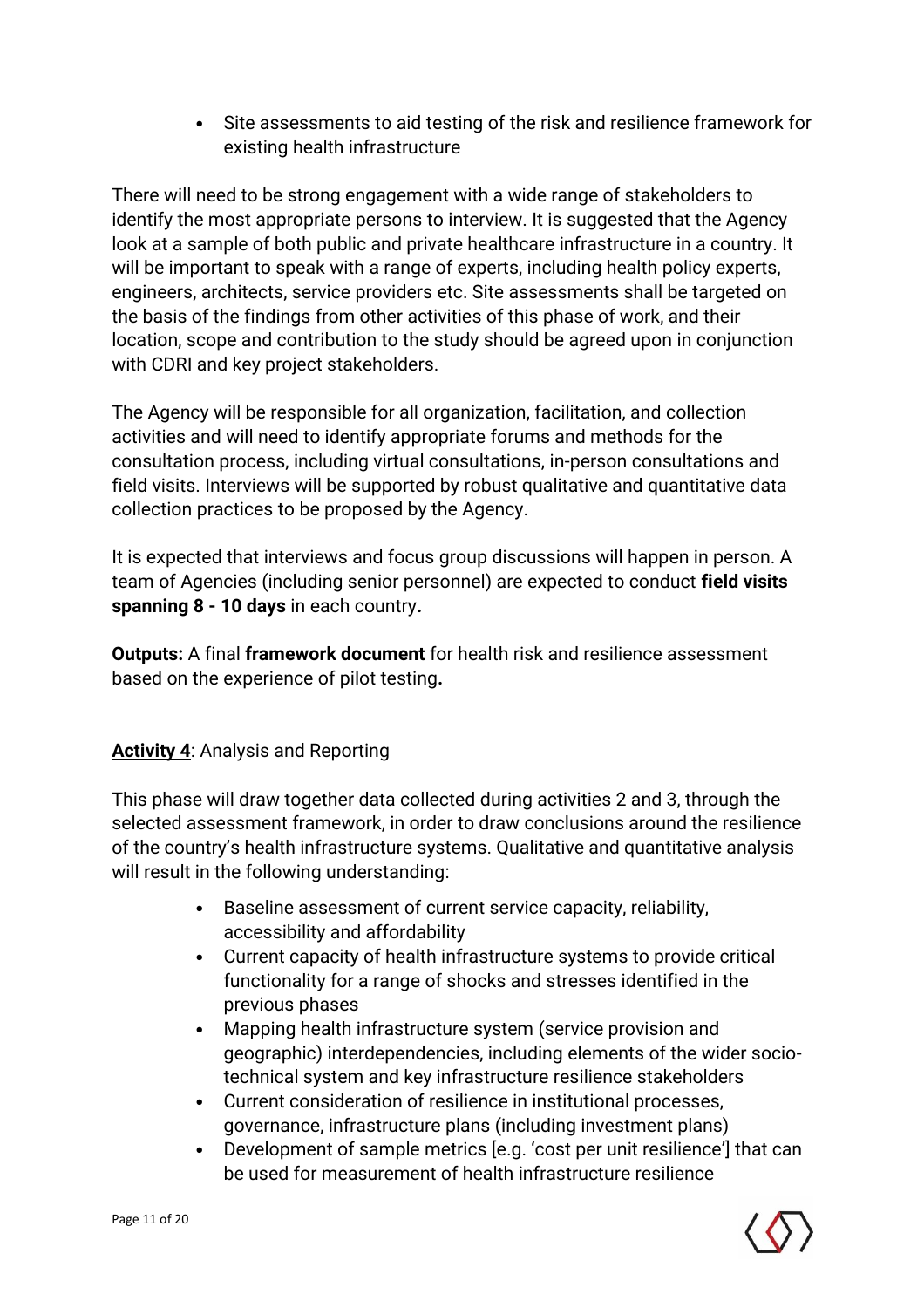- Identification of gaps in the resilience of the country's health infrastructure systems across operational, organizational and institutional levels as well as gaps in knowledge and practice.
- Priority areas for improvement, level of effort required and key stakeholders responsible

Reporting will take place over several drafts, which will be reviewed by the Steering Committee.

The Agency will be expected to incorporate their inputs into a clear and wellstructured report, which clearly answer agreed research questions. The studies will gear towards deriving a set of tangible and actionable recommendations across physical/operational, financial, organizational and institutional/capacity-building aspects to improve and enhance health infrastructure disaster risk and resilience for the short and long term.

Apart from the Final Report, a Policy Brief will be prepared wherein the recommendations and findings of the study will be included. The main purpose of the Policy Brief will be to succinctly provide evidence, evaluate policy options and suggest *actionable* recommendations for the decision-makers of health ministries of the respective countries.

Stakeholder workshops are to be organized for each country to present the draft report before finalizing output.

**Outputs: Country Workshop reports** capturing findings across country assessments. **Final Report and Dissemination Workshop**: outlining priority physical/operational recommendations, organizational measures and institutional recommendations for each country. A **Policy Brief** for health authorities in the selected countries.

#### **Expected Deliverables**

The expected set of deliverables include:

- a. Inception Report: This report will be developed within the first 15 days after award of contract. This report will identify any relevant literature related to health infrastructure resilience, the stakeholders as well as have the work plan. It will identify the assessment framework (i.e. methodology) and three CDRI Member countries to conduct the risk and resilience assessment.
- b. Interim Report 1: Draft research report based on the desktop survey. The report will also propose a draft risk and resilience framework for health infrastructure.
- c. Workshop 1: The workshop will bring together key stakeholders and discuss elements for inclusion within the risk and resilience framework

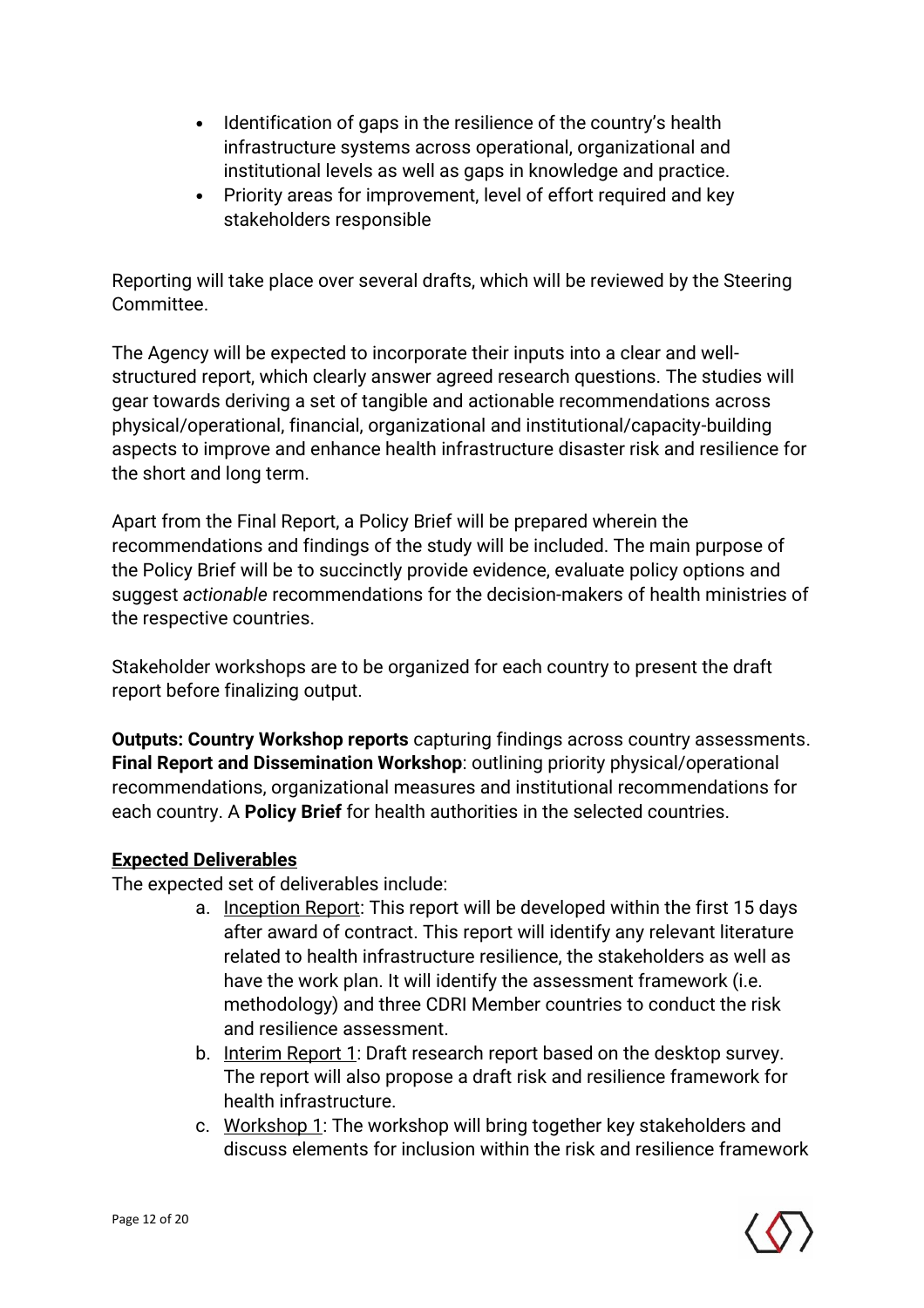for health infrastructure. The inputs from this workshop will be used to strengthen the framework.

- d. Final Framework Document: This document will contain the final health infrastructure risk and resilience framework based on pilot testing. This framework should be such that it can be applied to different countries. The framework will need to have internal validity as well as consistency across country contexts.
- e. Country Workshop & Activity Reports: The framework will be tested across three CDRI Member countries. The country workshop reports will capture findings from the country assessments to different stakeholders. Based on the feedback, necessary modifications will be incorporated in the framework.
- f. Final Report & Dissemination Workshop: Present the findings in a wellstructured report. The Final Report will have a SOP for developing health infrastructure roadmaps in other countries. The dissemination workshop will widely share the findings from the study.
- g. Policy Brief: for key decision-makers in the health ministries.

## 5. Confidentiality and sensitivity

CDRI is a partnership of national governments, UN agencies and programmes, multilateral development banks and financing mechanisms, the private sector, and knowledge institutions. The projects undertaken by CDRI are for scientific inquiry to build resilient infrastructure. Further, the Agency shall agree that data centres are sensitive assets and house sensitive information with regards to organizations, businesses and governments security and must ensure confidentiality. Further, the Agency shall not promote or publish findings of the report that may, directly or indirectly, affect the sensitivity and confidentiality during or after the project.

## 6. Timeline and Payment Schedule

- 1. The estimated project duration is **twelve months**.
- 2. In case of delays in any intermediate milestones, the research agency agrees to deploy additional resources and efforts to recover delays.
- 3. The interested agency shall be free to propose delivery milestones and corresponding payment schedules as per their understanding of the project requirements given in the ToR. However, the payment schedule shall explicitly mark the percentage budget proposed for the various components. The tentative composition for the cost breakup of the project is given below (Refer Table. 2)

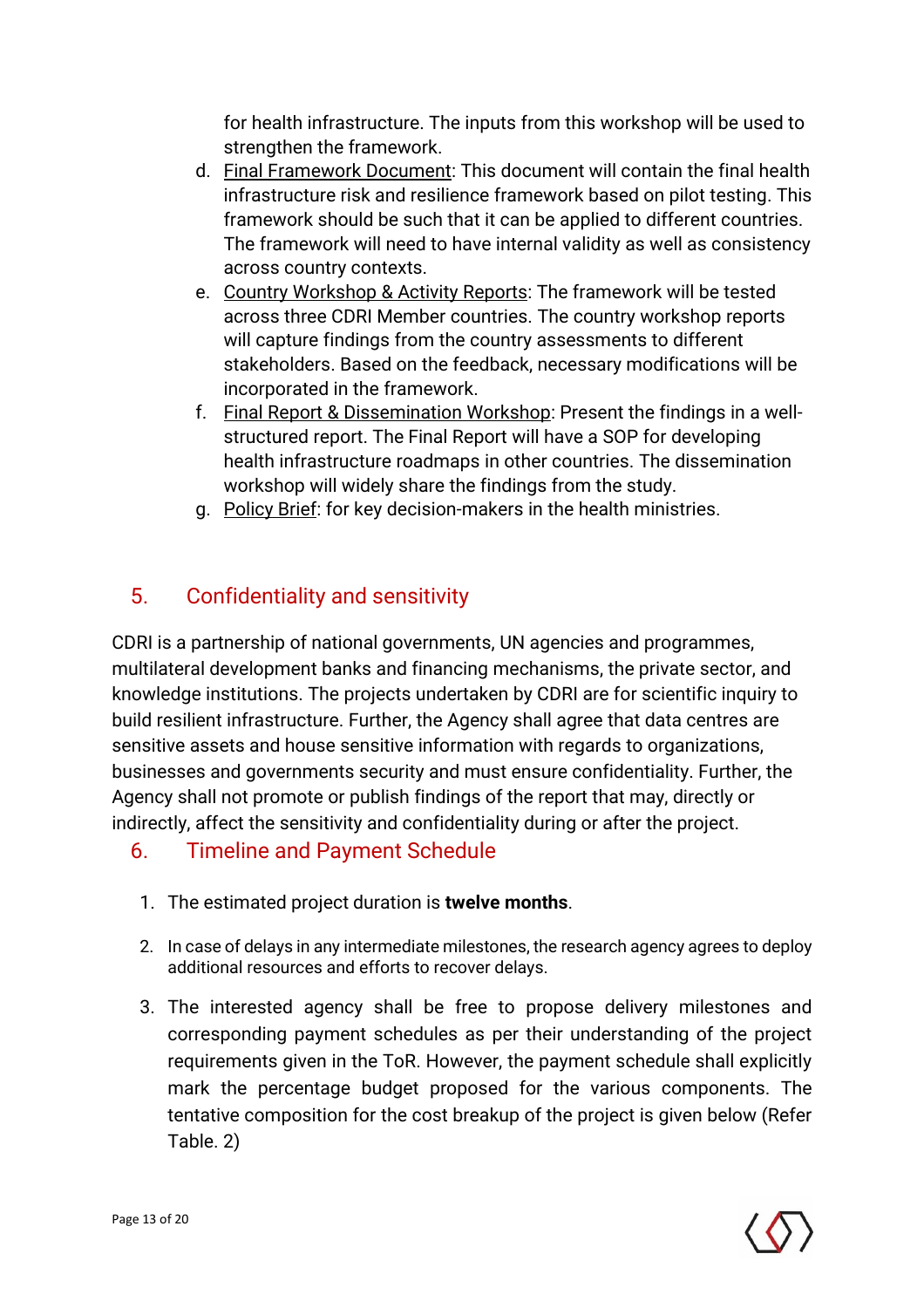4. The budget and milestones should account for workshops/stakeholder consultation meetings required for User need assessment and other activities proposed in TOR.

| S.<br>No.      | Milestone                    | Description of                  | No. of | Timeline                 | % amount          |
|----------------|------------------------------|---------------------------------|--------|--------------------------|-------------------|
|                |                              | milestone*                      | days   | T <sub>0</sub><br>+ days | of total to<br>be |
|                |                              |                                 |        | (number of               | disbursed         |
|                |                              |                                 |        | days                     | after             |
|                |                              |                                 |        | available                | completion        |
|                |                              |                                 |        | for                      | and               |
|                |                              |                                 |        | activity)                | verification      |
|                |                              |                                 |        |                          | of                |
|                |                              |                                 |        |                          | milestone         |
| $\mathbf{1}$   | Contract                     |                                 |        | T <sub>0</sub>           | $\overline{0}$    |
|                | <b>Effectiveness</b><br>Date |                                 |        |                          |                   |
| $\overline{2}$ | Inception report             | Inception report                | 15     | $T0+15$                  | 20%               |
|                |                              | identifying                     |        |                          |                   |
|                |                              | literature,                     |        |                          |                   |
|                |                              | stakeholders, and               |        |                          |                   |
|                |                              | work-plan                       |        |                          |                   |
| 3              | Desktop study                | Completion of                   | 30     | $T0+45$                  | 15%               |
|                | and questions                | desktop study                   |        |                          |                   |
|                | for interviews               | and firming up                  |        |                          |                   |
|                |                              | questions for                   |        |                          |                   |
| $\overline{4}$ | Workshop 1                   | interviews.                     | 20     | $T0 + 65$                | 5%                |
|                |                              | Workshop on<br>elements of risk |        |                          |                   |
|                |                              | and resilience                  |        |                          |                   |
|                |                              | framework for                   |        |                          |                   |
|                |                              | health                          |        |                          |                   |
|                |                              | infrastructure.                 |        |                          |                   |
| 5              | Interim report 1 &           | Based on desk                   | 25     | $T0 + 90$                | 10%               |
|                | Framework                    | survey and                      |        |                          |                   |
|                | document                     | workshop                        |        |                          |                   |
| 6              | Field work &                 | <b>Field visits</b>             | 180    | $T0 + 270$               | 20%               |
|                | stakeholder                  | across selected                 |        |                          |                   |
|                | meetings                     | <b>CDRI</b> member              |        |                          |                   |

| Table 2: Deliverables, Timelines, and Payment schedule (*Calendar days) |  |  |  |
|-------------------------------------------------------------------------|--|--|--|
|                                                                         |  |  |  |

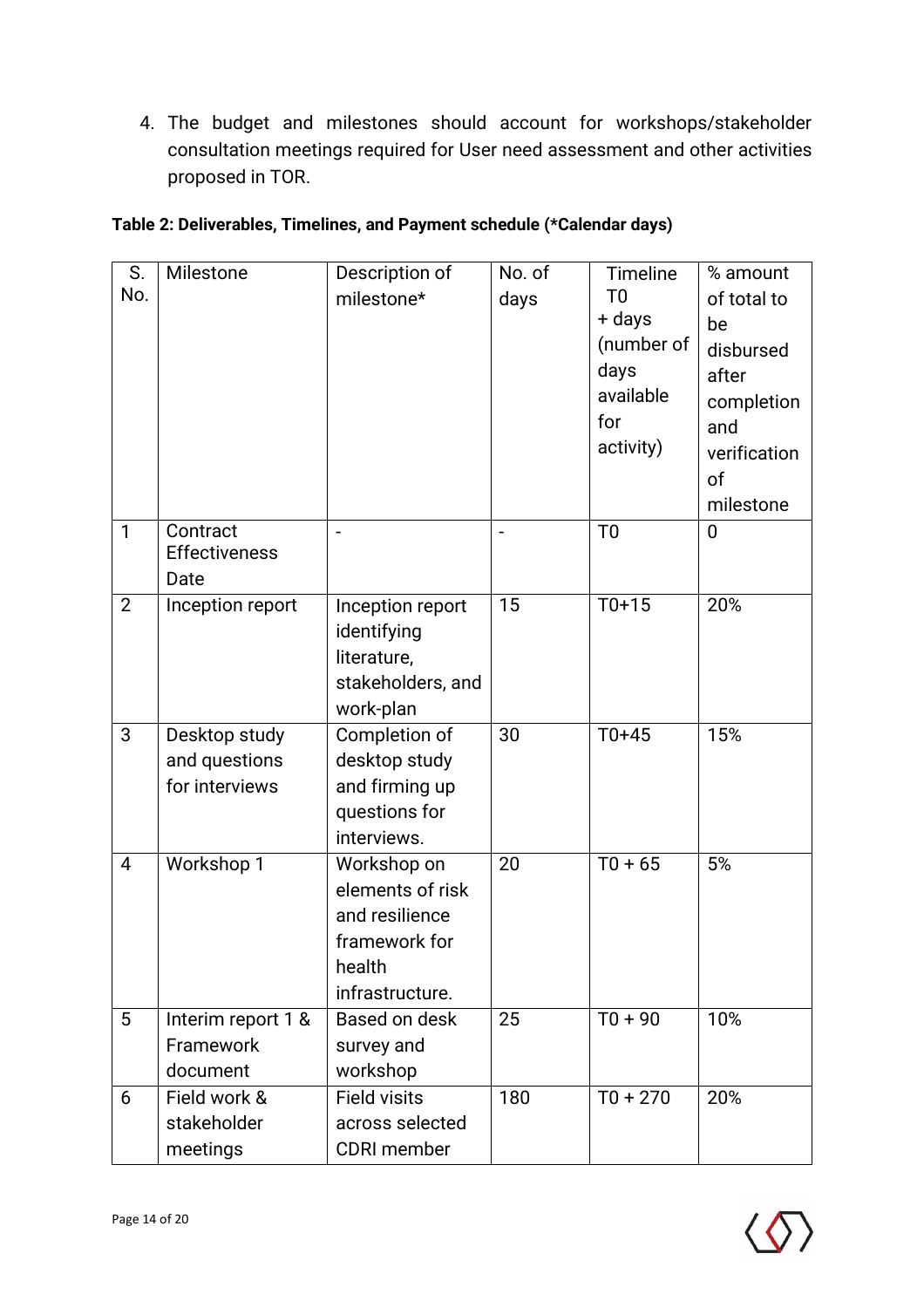|                |                     | countries to test |    |            |     |
|----------------|---------------------|-------------------|----|------------|-----|
|                |                     | the framework.    |    |            |     |
| $\overline{7}$ | Country             | Present findings  | 45 | $T0 + 315$ | 10% |
|                | Workshops (one      | from the country  |    |            |     |
|                | in each country     | assessments to    |    |            |     |
|                | selected for the    | different         |    |            |     |
|                | study)              | stakeholders.     |    |            |     |
| 8              | Final reports,      | Final Report $-$  | 45 | $T0 + 360$ | 20% |
|                | dissemination       | Country-wise +    |    |            |     |
|                | workshop and        | synthesis report, |    |            |     |
|                | <b>Policy Brief</b> | SOP on            |    |            |     |
|                |                     | developing        |    |            |     |
|                |                     | roadmaps for      |    |            |     |
|                |                     | other countries   |    |            |     |

## 7. Staffing Requirements

The Agency submitting the proposal should have the requisite expertise, qualifications, and minimum experience as given in the table below. If all the required skills are not available within the institute/ firm, it is encouraged to associate with other institutes/ firms. Appropriately curated consortiums of academic institutions/ think-thanks/ firms are appreciated to fulfil the entire gamut of requirements.

CVs of key experts will be used for the evaluation of Technical Bids. Any additional CVs shall not be considered in the assessment of the Technical Proposal. However, the Agency must propose a complete team that will work on the project. The Agency can use additional personnel (apart from the Proposed Team) as required to achieve the project's aims. CDRI reserves the right to seek more details regarding the qualifications and experience of the key experts, including samples of previous works.

#### **Table 3: List of Key Experts to work on the project**

| Team<br><b>Composition</b> | <b>Expertise</b>           | <b>Qualifications</b> | <b>Minimum Years of</b><br>relevant work<br>experience |
|----------------------------|----------------------------|-----------------------|--------------------------------------------------------|
| <b>Project Lead</b>        | Project and/or Leadership  | PhD or Masters in     | 15 years                                               |
|                            | Experience in the          | Engineering/          |                                                        |
|                            | infrastructure sector with |                       |                                                        |

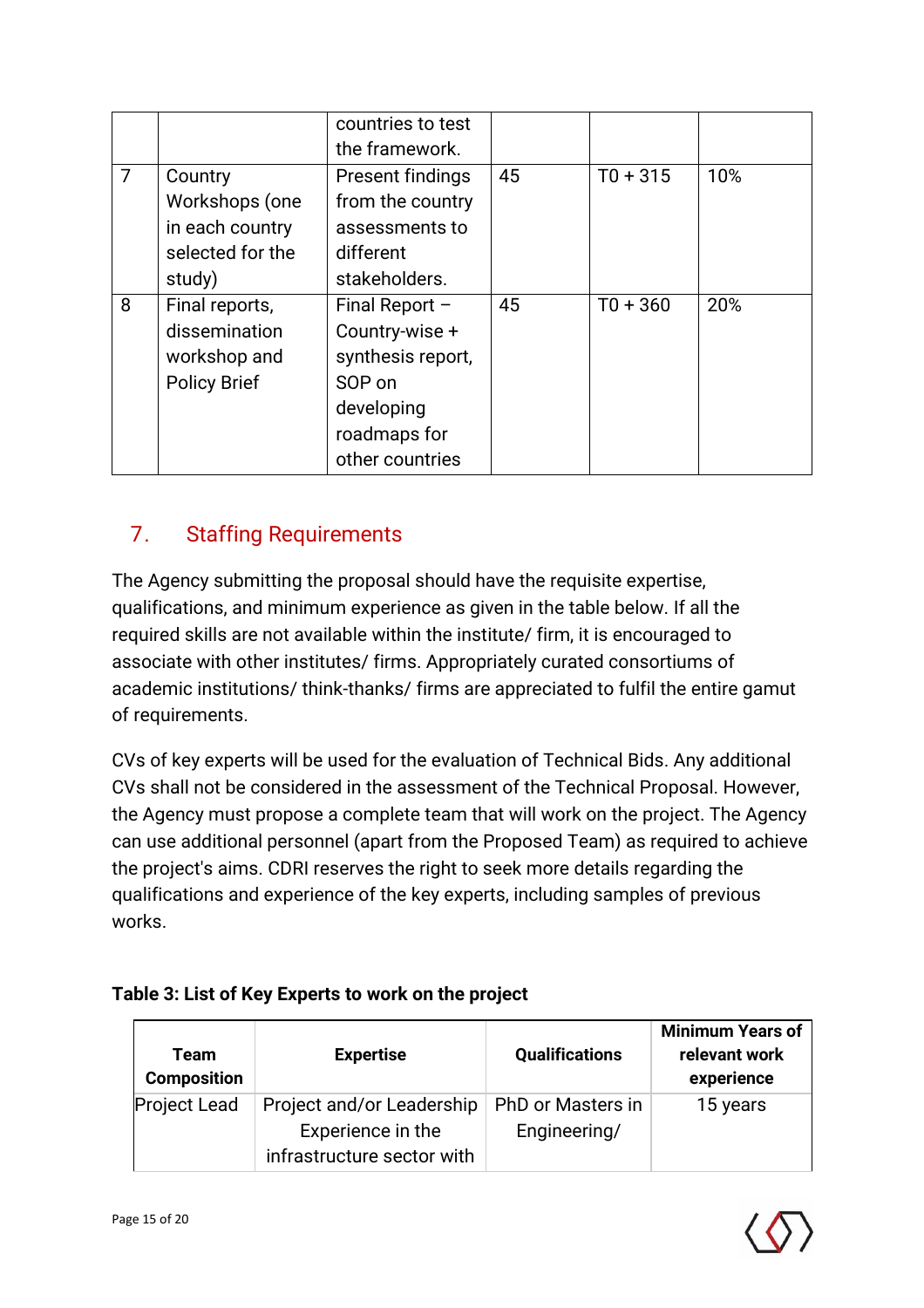|                                                       | work related to government<br>advisory, policy and<br>planning or digital systems | Management or<br>related field                                                                   |          |
|-------------------------------------------------------|-----------------------------------------------------------------------------------|--------------------------------------------------------------------------------------------------|----------|
| Health Sector<br>Infrastructure<br><b>Expert</b>      | Experience in planning,<br>design and operations of<br>health infrastructure      | <b>PhD or Masters in</b><br>Epidemiology/<br>Public Health/<br>Management or<br>related field    | 10 years |
| <b>Disaster</b><br>Management<br>Expert               | Experience in disaster risk<br>reduction                                          | PhD or Masters in<br>DRR/ Climate<br>change/<br>Management or<br>related field                   | 10 years |
| <b>Risk and</b><br>Resilience<br>Assessment<br>Expert | Experience in risk and<br>resilience assessments                                  | <b>PhD or Masters in</b><br><b>Statistics/Risk</b><br>Studies/<br>Management or<br>related field | 10 years |

### 8. Additional Information

- 1. Please note that CDRI may facilitate the process of data collection and meetings with the requisite stakeholders, but the primary responsibility for these will lie with the Agency.
- 2. The Agency will propose a standard form for the Project Management Report (PMR) in their proposal.
- 3. The Agency shall report and communicate the status and products of the project to the CDRI representative via a written PMR on the first business day of each month after the project's initiation.
- 4. There will be quarterly Project Meetings following project initiation. An inception report should be provided at the first Project Meeting. All the quarterly report and the PMRs should be communicated in English language.
- 5. The Agency will closely interact and report to the Client's team that will accept the deliverables.
- 6. The CDRI will not be providing any facilities to the Agency for this project.
- 7. Licensing: All data procured and developed for this project will be done on behalf of the CDRI. The intent is that the data shall be licensed to allow for

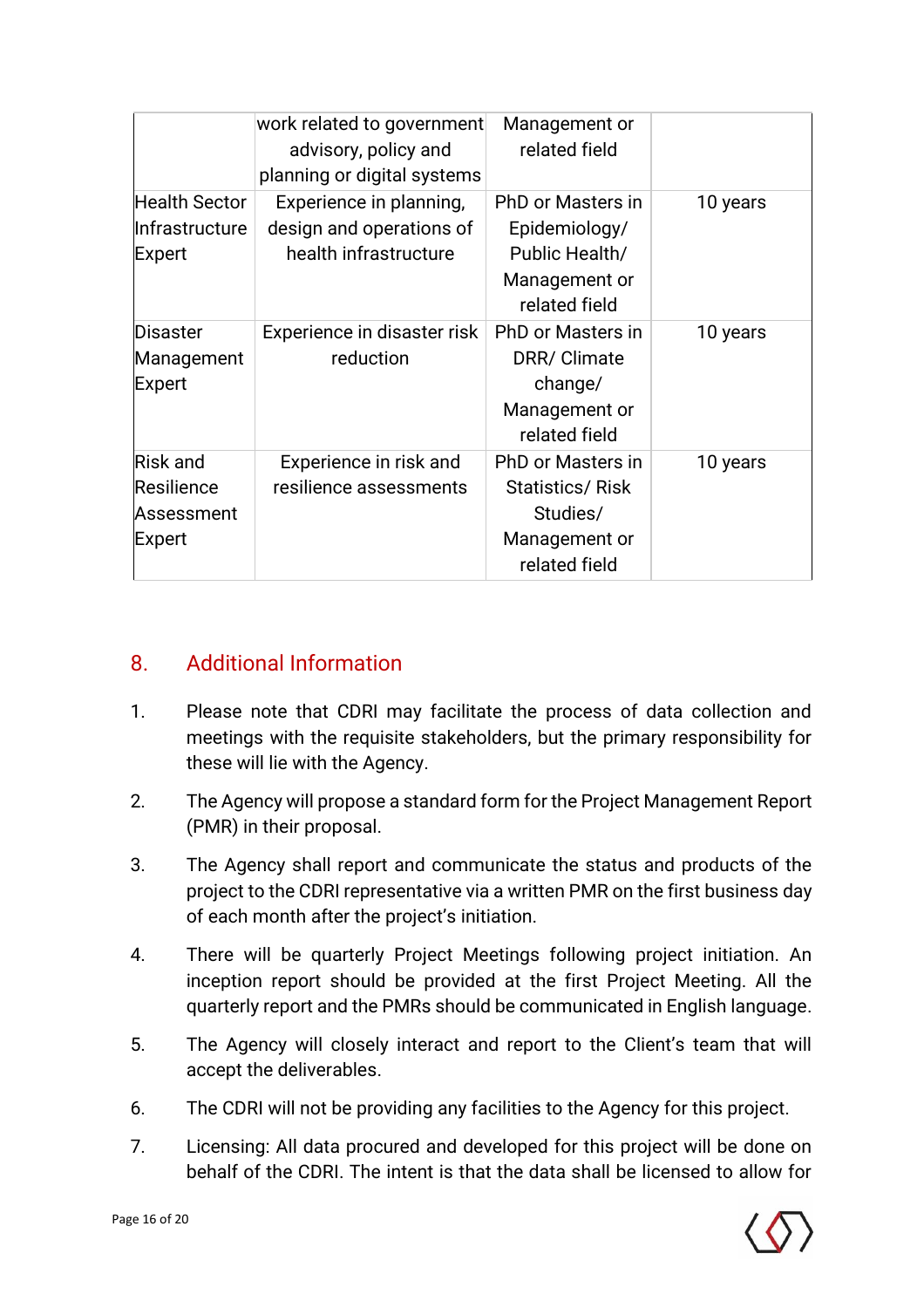free access and distribution in a manner that follows the Open Database License (ODbL). The license includes the right of the CDRI (and sublicensees) to freely access and distributes data.

- 8. All work products created or produced by the Agency under the ToR shall be considered the property of CDRI. Accordingly, the Agency will not own work products created under the ToR, nor possess particular or exclusive usage rights to those work products and may not use the work products in any manner apart from the ToR except as per the written authorization of CDRI.
- 9. The Agency must ensure the protection and confidentiality of private and/or legally protected information and data created under this project.
- 10. The Agency must ensure the security of data and information in accordance with the international and local legislation and practices.
- 11. Information and data created according to the ToR should follow internationally accepted standards and practices. In addition, the methods and procedures used in producing information and data consistent with the ToR should follow prevailing scientific standards, techniques, and professional ethics regarding objectivity and independence.
- 12. The Agency must provide documentation of the methodologies used to generate data created or produced under the ToR, including metadata for all data files.
- 13. All data and work products created under the ToR shall be transmitted in their entirety and promptly to the Client via commonly used electronic formats appropriate to the information or data. In addition to the structures defined above, other data examples include tabular data should be transmitted in Microsoft Excel, DBF, or CSV format; textual information should be transmitted in Microsoft Word or TEXT format.
- 14. After the inception stage, the Agency shall prepare a detailed schedule and task-flow diagram, which depicts the interrelationship of various tasks in the assignment and depicts how they lead to completing the different tasks. The Team Leader/Project Manager of the Agency will be the principal contact and is expected to be available during project implementation. The Agency shall be responsible for all aspects of the performance of services as outlined in the ToR.
- 15. The ownership of the raw data collected by the Agency during the study and the deliverables, including documents, maps, images, processed data, etc. will rest with CDRI. The Agency will keep the data and work products/outcome documents confidential. Dissemination of the

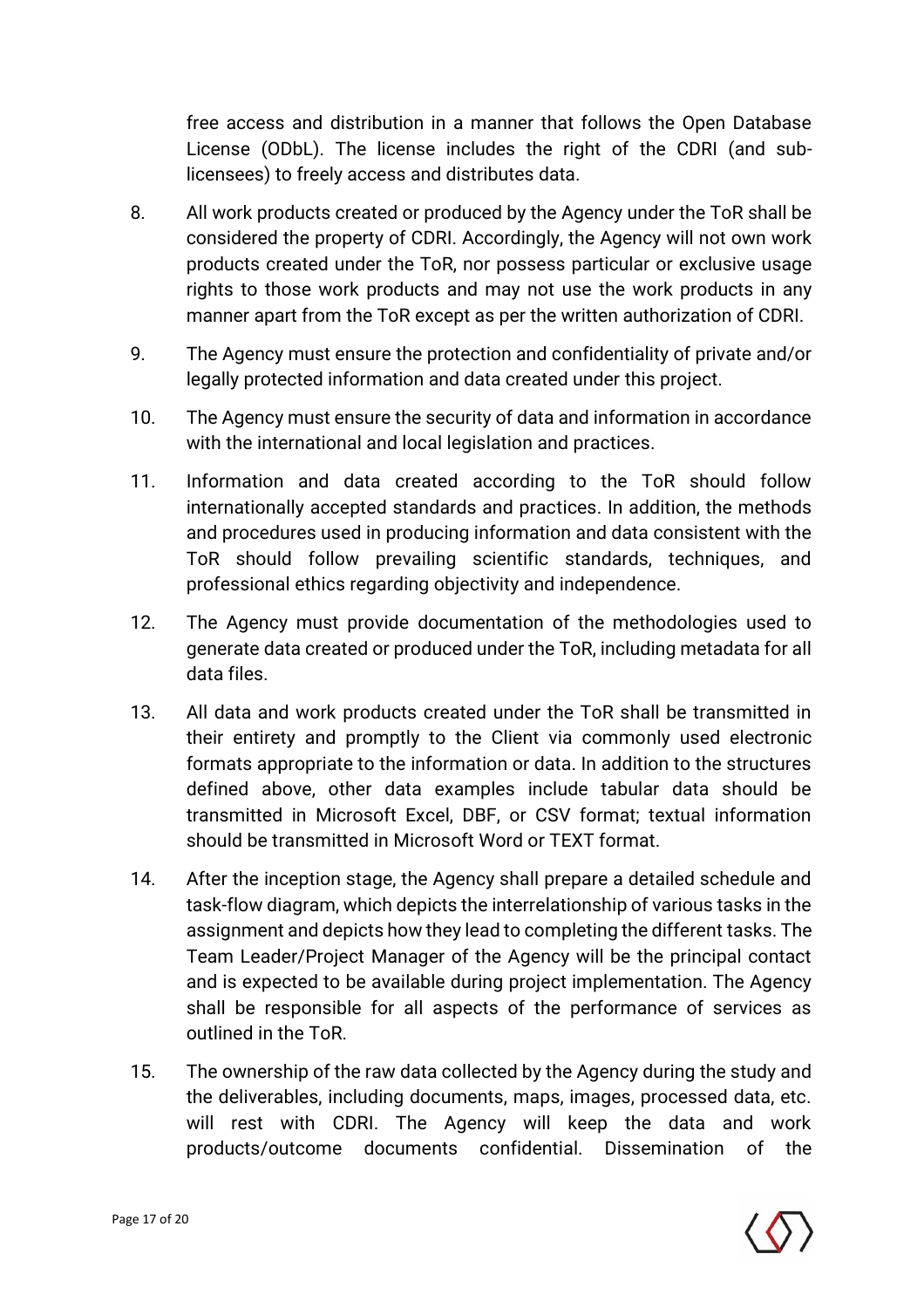outputs/outcomes/reports/framework/tools will require the written authorization of the CDRI.

- 16. Any other related information is specific to the study/assignment necessary to be furnished to all the bidders.
	- a. As this project will be implemented at the time of travel restrictions due to COVID-19, the Agency should account for all restrictions in the proposal.
	- b. The cost of logistics for organizing Workshops/stakeholder consultancy to complete the scope of work will vary based on the mode of workshops (online or in-person). This will depend on prevailing COVID-19 restrictions in place at the time. Thus, the logistics costs of the workshops will be reimbursed *as per actual*.

[**Note:** Logistics does not include the Agency's staff time, or resource persons, or coordination. For web-based meetings, this does not include the cost of purchase of hardware or software, only services if any.]

\*\*\*

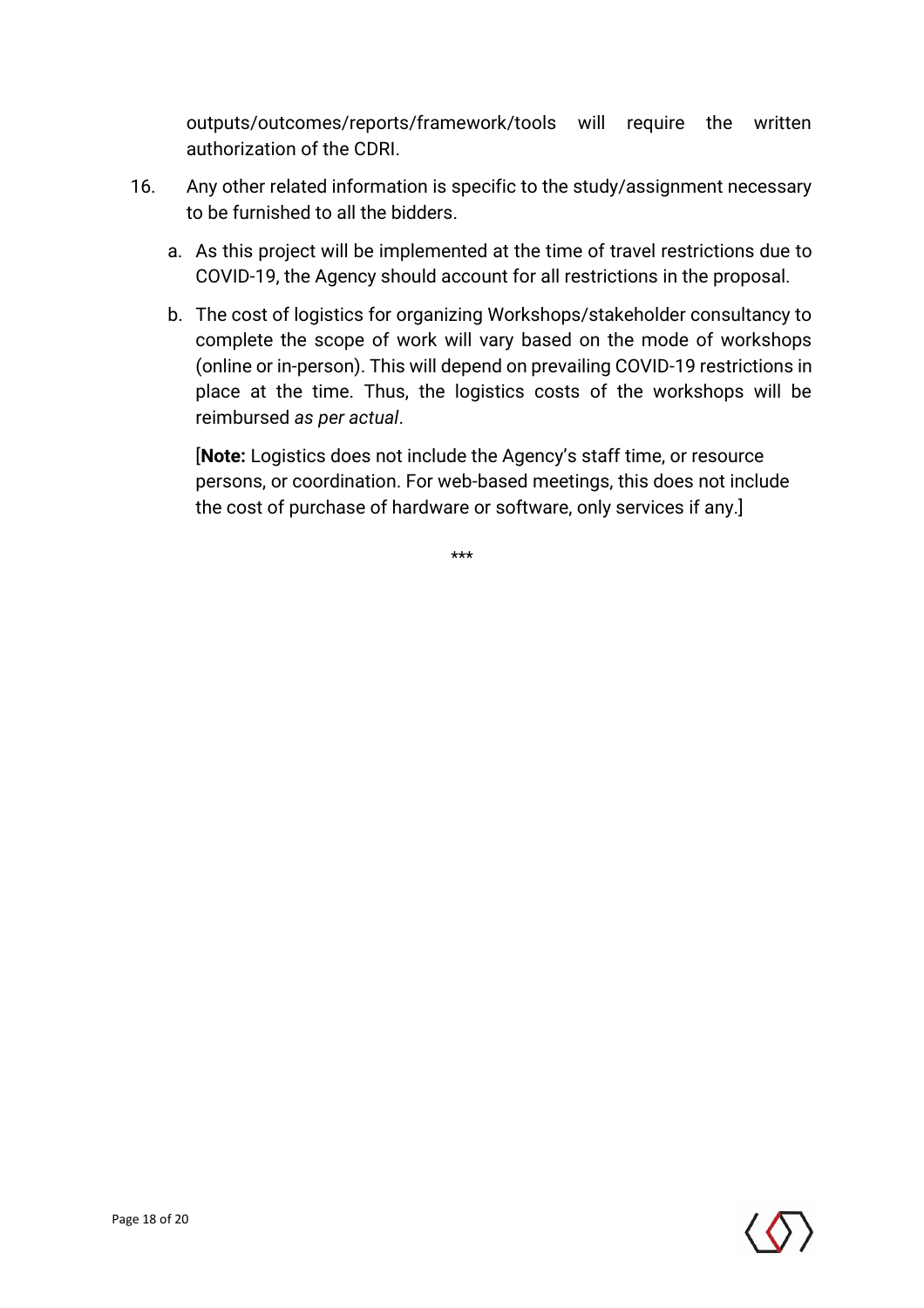

#### **Annexure 1 – Format for submitting consultant information**

- 1. Name of Agency
- 2. Contact Information including Address, Phone Number and Email
- 3. Name and contact details of Nodal person
- 4. Year of establishment of Agency
- 5. Registration/ Incorporation details
- 6. Self-certification for not being blacklisted/debarred by any Govt. Institution
- 7. A brief write-up about the agency

8. Year-wise annual turn-over details for the last 3 financial years with supporting documents

9. Any documents in support of above or eligibility criteria mentioned in the EoI

10. Overview of proposed team leader and composition based on understanding of the ToR

11. Overview of proposed methodology and possible innovation or enhancement of scope

12. Tentative budget for conducting the work across countries such as Germany, Brazil and Mongolia.

13. List of completed projects of similar nature and brief description of services performed.

| Name of   Title of |         |        | Sponsoring   Date of award   Cost |         | Remarks and brief    |
|--------------------|---------|--------|-----------------------------------|---------|----------------------|
| Client             | Project | Agency | and date of                       | of      | description of       |
|                    |         |        | completion                        | Project | relevance to current |
|                    |         |        |                                   |         | project              |
|                    |         |        |                                   |         |                      |